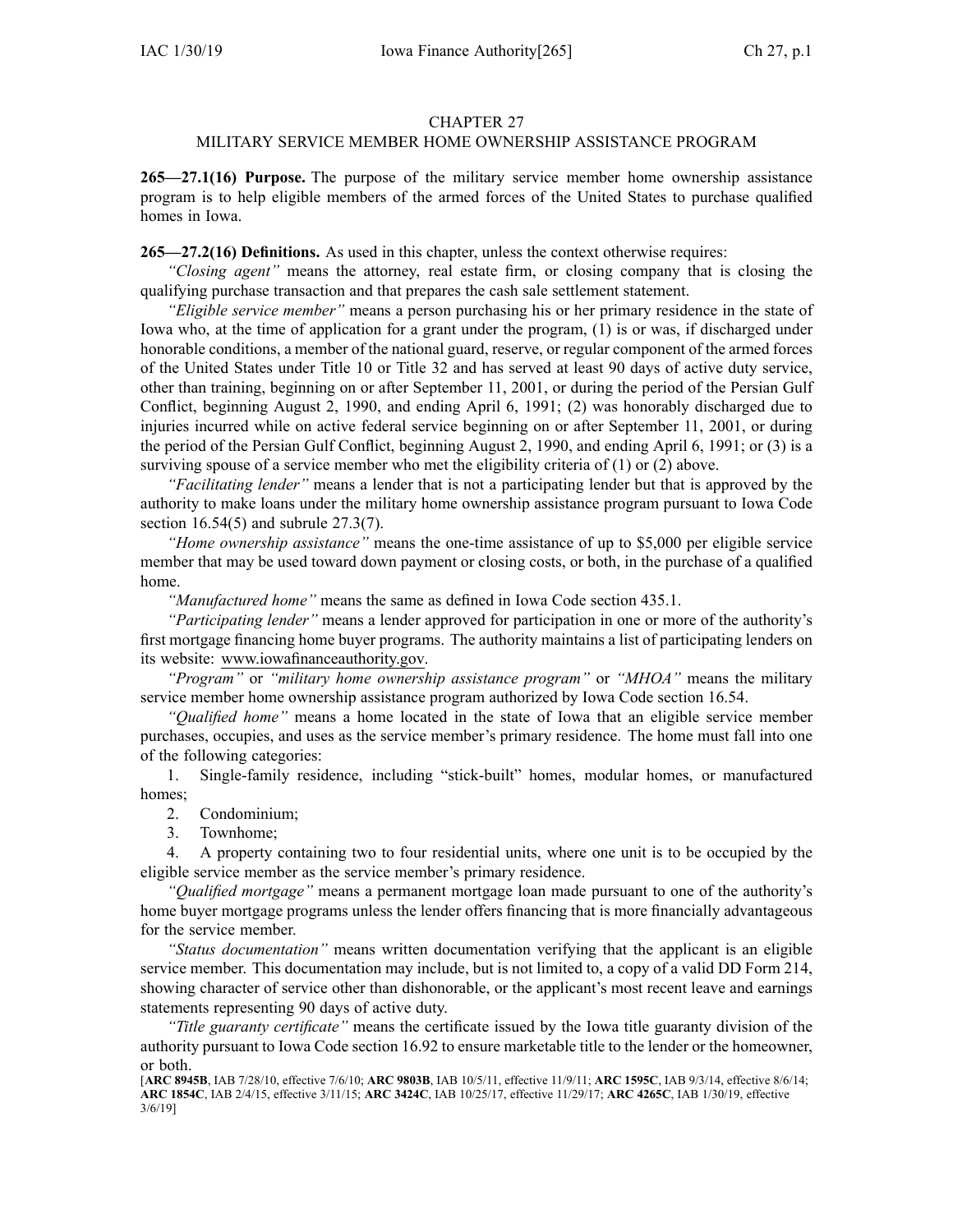## **265—27.3(16) Application procedure and determination of eligibility.**

**27.3(1)** *Prior approval.* Whether the purchase of <sup>a</sup> qualified home is by mortgage financing or cash, prior approval of the assistance by the authority is required. Approval of the reques<sup>t</sup> will include supporting document review by the authority and <sup>a</sup> determination of the service member's eligibility by the Iowa department of veterans affairs.

**27.3(2)** *Financed home purchases.*

*a.* In the case of the purchase of <sup>a</sup> qualified home that isto be financed, the eligible service member must apply for assistance under the program through <sup>a</sup> participating or facilitating lender. If the service member qualifies for one of the authority's home buyer mortgage programs, the mortgage financing provided shall be <sup>a</sup> qualified mortgage. Service members who are not eligible for one of the authority's home buyer mortgage programs and are not purchasing on <sup>a</sup> cash basis may use any permanen<sup>t</sup> financing available to them.

*b.* To apply for the military assistance, the eligible service member shall provide the participating or facilitating lender with the status documentation and all necessary program documents.

*c.* Once the lender has received all of the information required by this subrule, the lender shall transmit copies of the necessary documentation to the authority.

**27.3(3)** *Cash home purchases.* In the case of <sup>a</sup> cash purchase of <sup>a</sup> qualified home, the eligible service member shall provide directly to the authority status documentation, the purchase agreemen<sup>t</sup> with any addenda or attachments for <sup>a</sup> primary residence, and <sup>a</sup> title guaranty commitment.

**27.3(4)** *Referral ofstatus documentation to Iowa department of veterans affairs.* The authority shall submit the status documentation, upon receipt, to the Iowa department of veterans affairs for verification that the applicant is an eligible service member. The Iowa department of veterans affairs shall be the final authority as to whether an applicant is an eligible service member.

**27.3(5)** *Notice of MHOA approval.* Upon confirmation of the applicant's eligibility by the Iowa department of veterans affairs and the authority, the authority shall notify the lender, or eligible service member in the case of <sup>a</sup> cash purchase, that the MHOA application has been approved.

**27.3(6)** *Gaps in funding.* In cases where the military assistance funds are unavailable during the home purchase process, MHOA requests for approval may be placed on <sup>a</sup> waiting list. When funds are again available and the home purchase closed without the benefit of military assistance funds being applied toward closing costs or down payment, the proceeds of the assistance shall be paid (1) directly to the participating lender or servicing lender to be applied toward the qualified mortgage loan's principal balance, or (2) if the qualified home was purchased pursuan<sup>t</sup> to <sup>a</sup> cash purchase transaction, directly to the eligible service member. The authority will notify the applicant that the assistance will be applied to the principal balance.

**27.3(7)** *Approval process for facilitating lender status.* Pursuant to Iowa Code section [16.54\(5\)](https://www.legis.iowa.gov/docs/ico/section/16.54.pdf), an Iowa-regulated or federally regulated lender with <sup>a</sup> physical location in the state of Iowa may submit an application to the authority for approval, even if such lender does not participate in the authority's home ownership programs for home buyers. The approval to be <sup>a</sup> facilitating lender shall be valid for one year, and lenders annually will need to submit an application, including the application fee. The application fee may not be charged in par<sup>t</sup> or in full to <sup>a</sup> service member or to <sup>a</sup> property seller.

[**ARC [8945B](https://www.legis.iowa.gov/docs/aco/arc/8945B.pdf)**, IAB 7/28/10, effective 7/6/10; **ARC [9803B](https://www.legis.iowa.gov/docs/aco/arc/9803B.pdf)**, IAB 10/5/11, effective 11/9/11; **ARC [0827C](https://www.legis.iowa.gov/docs/aco/arc/0827C.pdf)**, IAB 7/10/13, effective 8/14/13; see Delay note at end of chapter; **ARC [1142C](https://www.legis.iowa.gov/docs/aco/arc/1142C.pdf)**, IAB 10/30/13, effective 10/15/13; **ARC [1253C](https://www.legis.iowa.gov/docs/aco/arc/1253C.pdf)**, IAB 12/25/13, effective 1/29/14; **[ARC](https://www.legis.iowa.gov/docs/aco/arc/1595C.pdf) [1595C](https://www.legis.iowa.gov/docs/aco/arc/1595C.pdf)**, IAB 9/3/14, effective 8/6/14; **ARC [1854C](https://www.legis.iowa.gov/docs/aco/arc/1854C.pdf)**, IAB 2/4/15, effective 3/11/15; **ARC [3424C](https://www.legis.iowa.gov/docs/aco/arc/3424C.pdf)**, IAB 10/25/17, effective 11/29/17]

**265—27.4(16) MHOA award.** Assistance awarded hereundershall be up to \$5,000 toward the purchase of <sup>a</sup> qualified home.

**27.4(1)** *MHOA reimbursement.* The lender shall advance funds at closing in an amount equal to the assistance on behalf of the eligible service member. After closing, the lender shall submit to the authority copies of the following documents: an executed settlement statement, the deed conveying title, <sup>a</sup> title guaranty commitment, and the promissory note and mortgage. After closing, for cash home purchasers, the eligible service member shall submit to the authority <sup>a</sup> copy of the executed settlement statement, the deed conveying title and the executed title guaranty certificate.